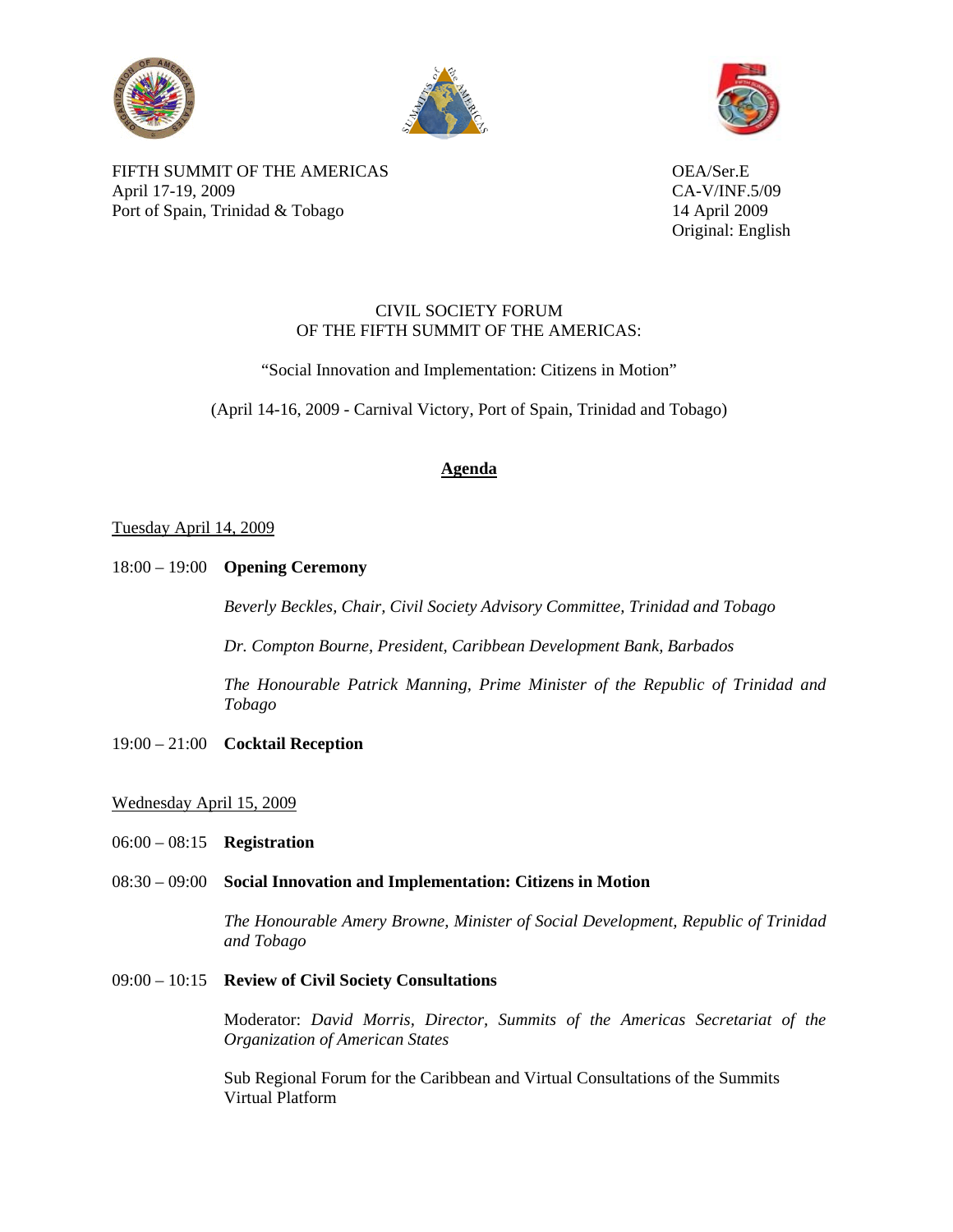*Hazel Brown, Chairperson, Network of NGOs of Trinidad and Tobago for the Advancement of Women, Trinidad and Tobago* 

Sub Regional Forum for Central America, Mexico and the Dominican Republic and Hemispheric Forum

Sub Regional Forum for South America and Second Inter-American Forum of Afro-Descendants *Cecilia Ramírez, Executive Director, Centro de Desarrollo de la Mujer Negra Peruana, Peru*

#### 10:15 – 10:45 **Networking Break**

#### 10:45 – 12:00 **Key Challenges and Opportunities in the Current Economic Environment**

Moderator: *Indera Sagewan, Economic Consultant, Trinidad and Tobago* 

Increasing Financial Cooperation for Social Development *Steve Godfrey, Managing Director, Commonwealth Business Council, United Kingdom*

The Challenge of Managing the *Economic* Environment for Prosperity *Luis Fernando Andrade, Secretary General, Association of Caribbean States* 

#### 12:00 – 13:15 **Improving Civil Society Responses**

Moderator: *Marlene Attzs, Lecturer, University of the West Indies, Trinidad and Tobago* 

New Concepts and Mechanisms for Networking *Edo Stork, Deputy Resident Representative, United Nations Development Programme, Trinidad and Tobago and Vidyaratha Kissoon, Former Director, UNDP/Sustainable Development Networking Programme Project, Guyana*

Social Innovation, Information Technology, Social Media, Building a Blog and Exploring the World of Wikis *Lincoln Robinson, Interlinc Communications, Jamaica* 

*Bernadette Lewis, Secretary General, Caribbean Telecommunications Union, Trinidad and Tobago* 

### 13:15 – 14:30 **Networking Lunch**

Inclusive Development and Effective Partnerships *Dr. David Malone, President, International Development Research Centre, Canada* 

#### 14:30 – 15:45 **Culture, Identity and Innovation**

Moderator: *Ingrid Ryan Ruben, Director of Culture, Ministry of Community Development, Culture and Gender Affairs, Trinidad and Tobago* 

Promoting Understanding and Respect *Dr. Nasser Mustapha, Head of Department, Behavioural Sciences, University of the West Indies, Trinidad and Tobago*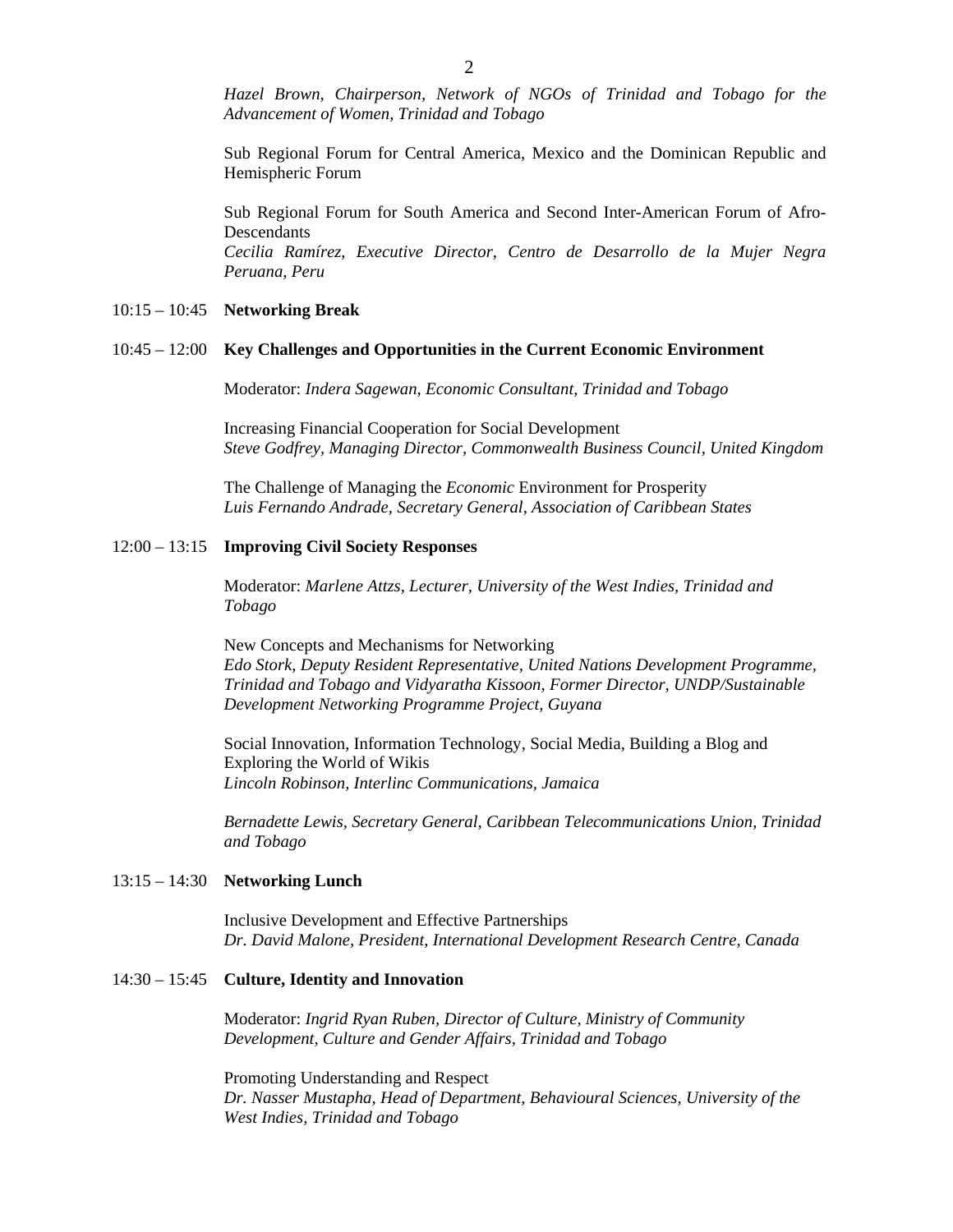The Legacy of the Indigenous Peoples: Lessons for Social Innovation *Ricardo Barath Hernandez, Chief, Caribbean Organization of Indigenous Peoples, Trinidad and Tobago* 

Cultural Diversity: Unleashing its Potential *Rubadiri Victor, Chair, Artist Coalition, representing Cultural Workers, Trinidad and Tobago*

#### 15:45 – 17:00 **Assessing Our Success: Developing Measurement Tools**

Developing a Framework for Monitoring and Evaluation *Anthony Clayton, Professor of Sustainable Development, Jamaica* 

Mechanism for Civil Society Follow-up on Summit of the Americas Mandates *Andrea Sanhueza, Executive Director, Corporación PARTICIPA and Representative of the Active Democracy Network, Chile*

*Racquel Smith, Programme Manager for the Caribbean, FOCAL, Canada* 

The State of Anti-Corruption: Assessing Government Action in the Americas *Ximena Salazar, Transparency International, Chile*

#### Thursday April 16, 2009

### 09:00 – 12:30 **Concurrent Thematic Sessions**

**Impact of the Economic Crisis on Promoting and Protecting the Human Rights of all Citizens, in particular Migrants, Children and other Vulnerable Groups** 

Moderator: *Asha Kambon, Regional Adviser, United Nations Economic Commission for Latin America and the Caribbean (UNECLAC), Sub- Regional Headquarters for the Caribbean* 

*Viviana Krsticevic, Centre for Justice and International Law (CEJIL), United States* 

*Victor Hugo León Tenorio, Latin American Network of NGOs of People with Disabilities and their Families (RIADIS), Brazil*

*Ivahanna Larrosa Quintero, Amnesty International, Uruguay*

**Multidimensional Security: Social Justice and Health Promotion, Reducing Social and Gender Inequality, Vulnerability and Youth Marginalisation**

Moderator: *Karen Sealey, Director, UNAIDS Caribbean Regional Support Team, Trinidad and Tobago* 

*Rhoda Reddock, Professor of Gender and Development Studies, Trinidad and Tobago*

*Ricardo Sol, Foundation for Peace and Democracy (FUNPADEM), Costa Rica* 

*Robert Carr, Executive Director, Caribbean Vulnerable Community, Jamaica*